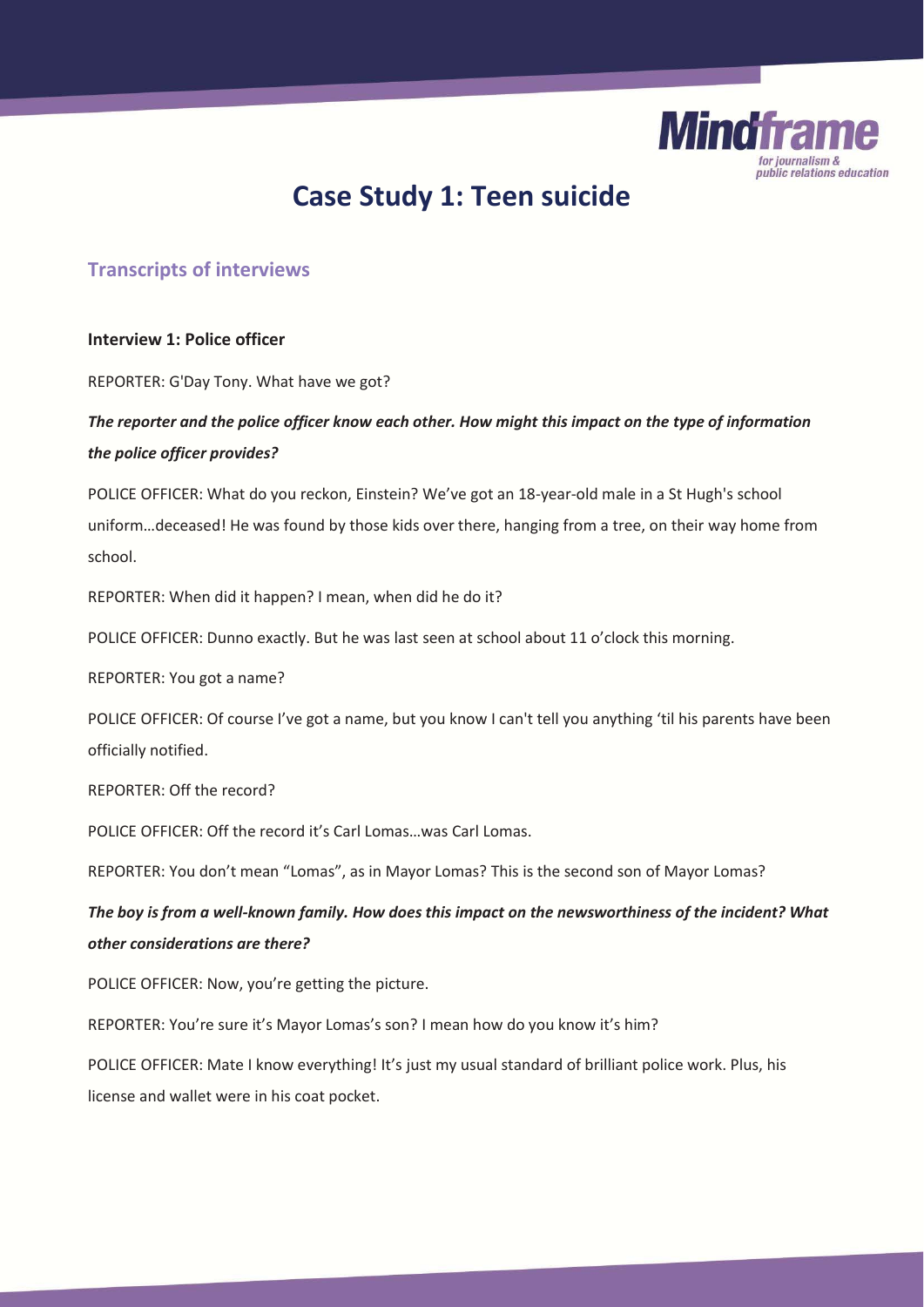

REPORTER: So you're saying this is Alan and Rosita Lomas's second son. And their other son, Frank, he was killed in a car accident wasn't he?

POLICE OFFICER: Yeah. Actually I was first one on the scene of that one too. It wasn't a pretty picture either. He was going down the road doing about 100 k's an hour, and then ran straight on into a concrete road barrier.

REPORTER: I thought that was supposed to be an accident.

POLICE OFFICER: You know how these things are.

REPORTER: Was it suicide?

POLICE OFFICER: Open verdict. Not much chance of that one here but.

### *Does this information influence how the current story is reported?*

REPORTER: What d'you mean?

POLICE OFFICER: I can't tell you, can I? I can't tell you everything, can I?

REPORTER: Come on, off the record…

### *Can a journalist ethically make such an arrangement with a police officer?*

### *Once having made the agreement, can the journalist ever ethically breach it?*

POLICE OFFICER: OK…totally off the record, and don't even think about getting clever with this. He's found hanging by the old school-tie over there. When we cut him down he smells like a brewery. So what do you think happened?

### *Can the journalist use this information? How? What are the constraints?*

REPORTER: That's very sad isn't it? I've worked with Rosita Lomas on quite a few things. She keeps so busy with all that charity work.

POLICE OFFICER: Well it beats sitting in council meetings anyway.

REPORTER: OK, can I get a grab for the camera then?

POLICE OFFICER: Sure, but it'll be the real short version. No gory detail, OK?

REPORTER: OK.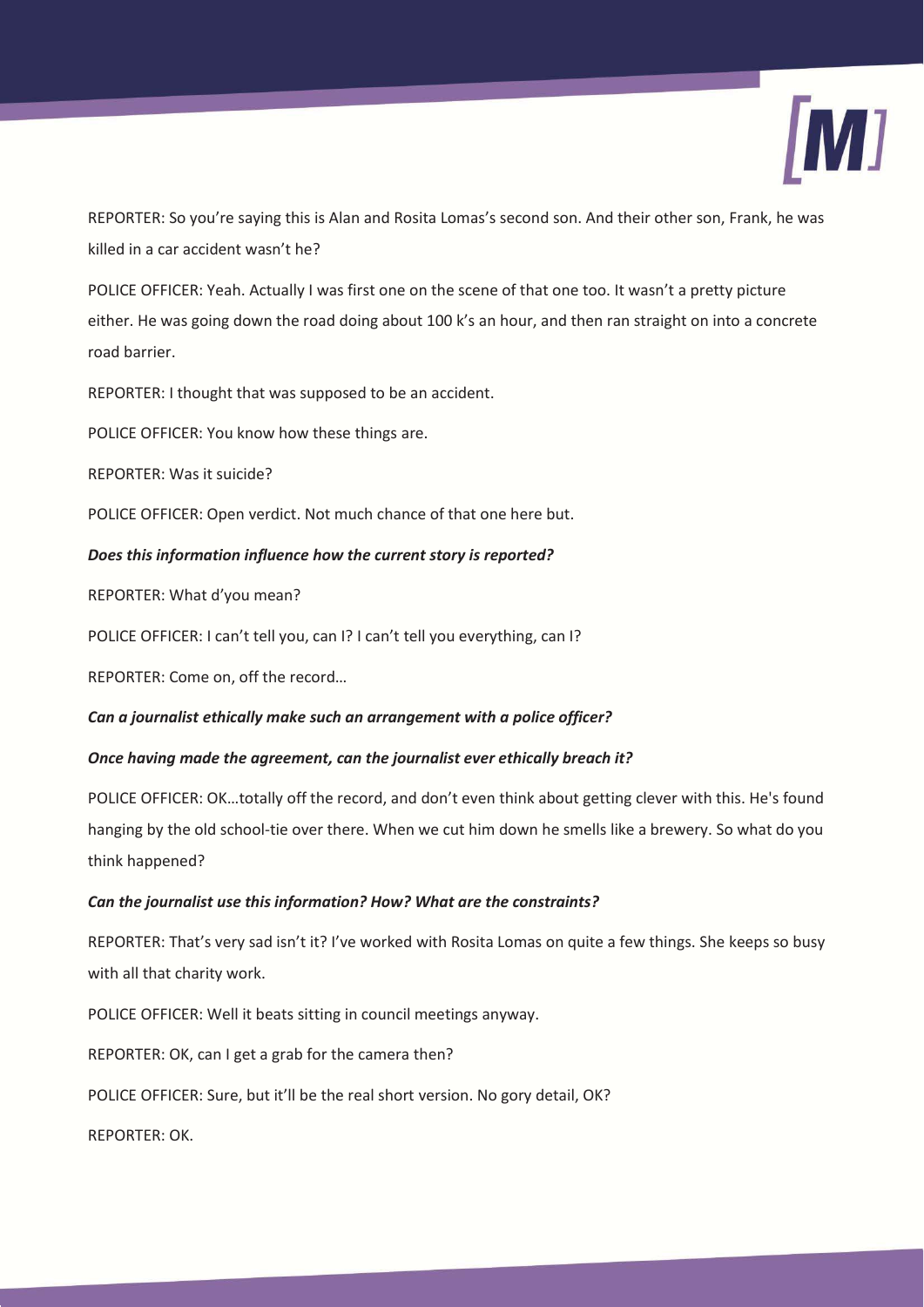

REPORTER: Tony, can I just get you to stand there. Steve, can we get a mid-shot of Constable Douglas please, just over my shoulder, but I don't need to be in it. It might be worth coming around this way a bit. How's that looking? Thanks Carol. You look great.

REPORTER: How are things for you Carol?

SOUND ASSISTANT: I just need a level from the Constable, then I'll be set.

REPORTER: Could we get a quick sound check please, Tony?

POLICE OFFICER: The rain in Spain falls mainly on the plain. That enough?

SOUND ASSISTANT: That's fine thanks.

REPORTER: Everybody set, rolling camera. Verbal ID coming up. Kooroogool Nature Park, an interview with Senior Constable Douglas. Senior Constable Douglas, can you tell us what happened here today please?

POLICE OFFICER: At approximately 2pm today, the Cairnley police station received information that a body had been discovered in this park. That body is of a male but we have been unable to confirm the identity of the person as yet.

### *This grab is the official version of events. Is everything else speculation?*

REPORTER: Can you tell us who found the body?

POLICE OFFICER: The body was found by two male youths who were walking through the park.

REPORTER: And do we have the cause of death at this stage?

POLICE OFFICER: I cannot comment on the cause of death until that has been confirmed by the coroner. However, at this stage I can say there does not appear to be any evidence of foul play.

REPORTER: Constable Douglas, thank you very much. And cut. How was that for you guys?

CAMERA OPERATOR: Cameras fine.

SOUND ASSISTANT: Sound was good.

REPORTER: OK. Thanks very much Tony. I'll leave you to go to whatever it is that you do. You don't mind if I have a quick word with the boys?

POLICE OFFICER: Be my guest, but don't be hard on them too much. They've had a rough day.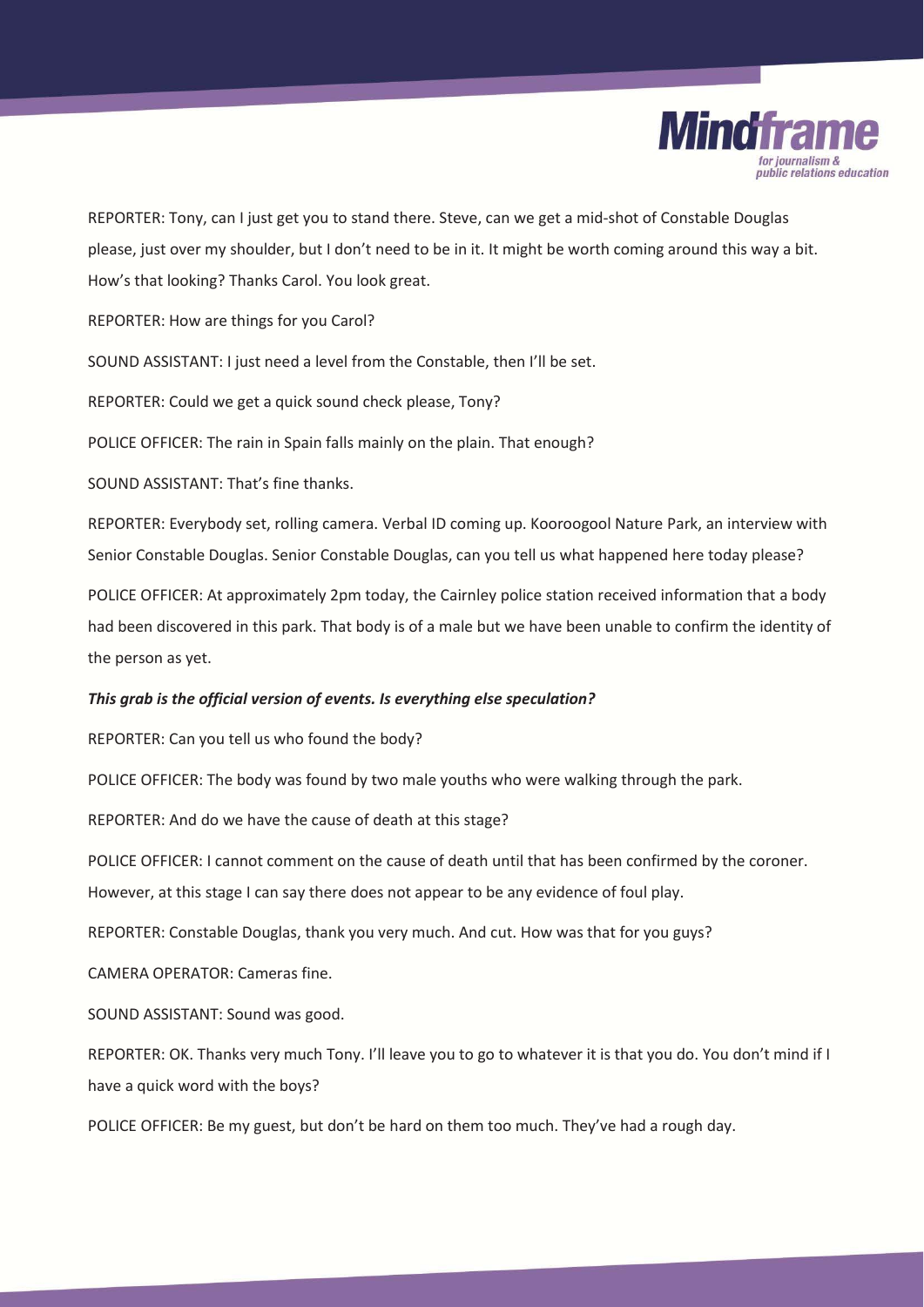

### **Interview 2: Two boys**

REPORTER: G'day boys. How are you going? You've had a bit of a shock today, haven't you? I'm from NXN News. I was just wondering whether I could ask you a few questions about what happened today?

# *Children are vulnerable interviewees, even when they don't appear to be. What issues does this raise for the journalist, both in general, and in this specific instance?*

MRS POLAS: You're not going to put them on television are you?

REPORTER: I just want to ask them a couple of questions that's all.

MRS POLAS: I dunno, I suppose that's all right. This is Stan, Stan Polas, I'm his mother, and this is Max, a friend of his.

REPORTER: So you guys found the body, heh? When was that?

STAN: About 1.30, quarter to two. We were walking home from school.

REPORTER: That's a bit early to be coming home from school wasn't it?

MAX: Its sports day, and our game was cancelled.

STAN: We were walking back through the park like always, and we saw something in the tree over there…

MAX: It was awful. He was just hanging there…sort of…crooked. And his face was a really off colour.

#### *How much of this information should the journalist use?*

REPORTER: So you got a good look then?

#### *Is this question appropriate? Why or why not?*

STAN: You couldn't miss it, it was right near the track. It's a short cut from the oval. It wasn't very private at all.

### *What considerations are there in identifying the specific location of a suicide in a news report?*

REPORTER: So what did you do then?

MAX: Well, we knew he was dead…

STAN: He looked dead, really dead…

MAX: So we ran to that house on the edge of the park, and got the man there to ring the police. Then Stan called his Mum, and we came back here to watch…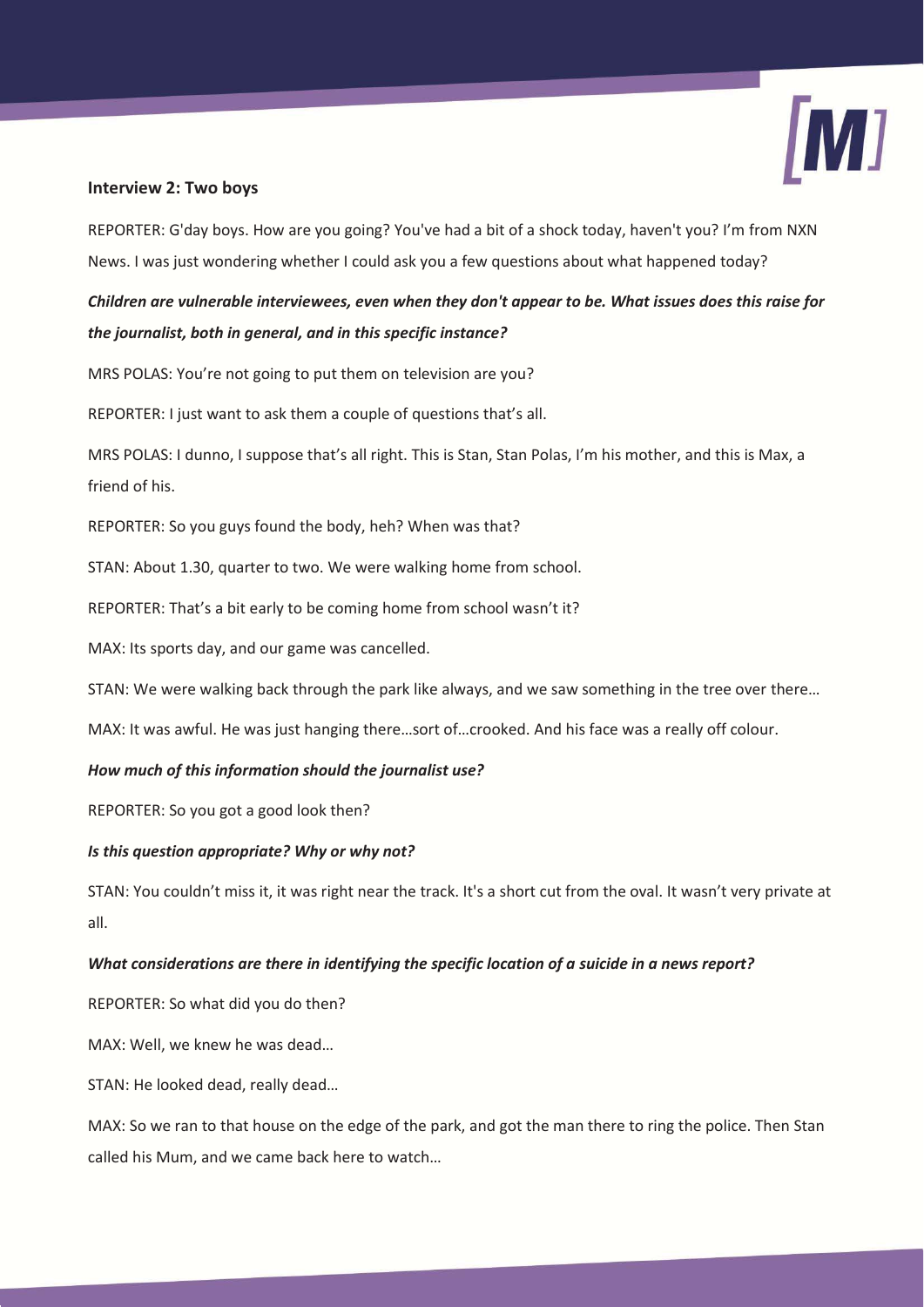

STAN: …to see if we could help.

REPORTER: Did you know him?

STAN and MAX: Yeah.

STAN: He was one of the senior students at our school, about two classes ahead.

REPORTER: What was he like?

# *Interviewees sometimes like to think they know more than they do so that they can be helpful to journalists. What is the reporter's aim in asking this question? Is it appropriate?*

STAN: I dunno really, he didn't hang around with anyone in particular. He didn't have many friends.

MAX: He was a bit of a nerd. Nobody liked him much.

REPORTER: Why not?

STAN: Oh, I don't know. My dad reckons the whole family's a bit weird, and mum thinks they never got over his other brother Frank, he did himself in two years ago.

MRS POLAS: Don't say that Stan, it could have been just a car accident. Nobody knows whether it was suicide or not. This is terrible for the family. I can't believe they've lost another son. They were just trying to get over Frank's death. I thought Carl was OK.

REPORTER: You never can tell, can you. Was there anything particular that you noticed, anything that really took your attention?

## *The quotes above are all forms of speculation about why the youth would take his own life. Can the journalist use this information?*

MAX: No, he was just dead I guess.

STAN: One thing was a bit funny, he'd taken off his coat and shoes, folded his coat and put it on his school bag, like it was all planned and worked out. I can't believe he had the guts to do it.

*What might be the effect of quoting this information? Will it sensationalise or romanticise the incident? If so, what harm could be caused by this?*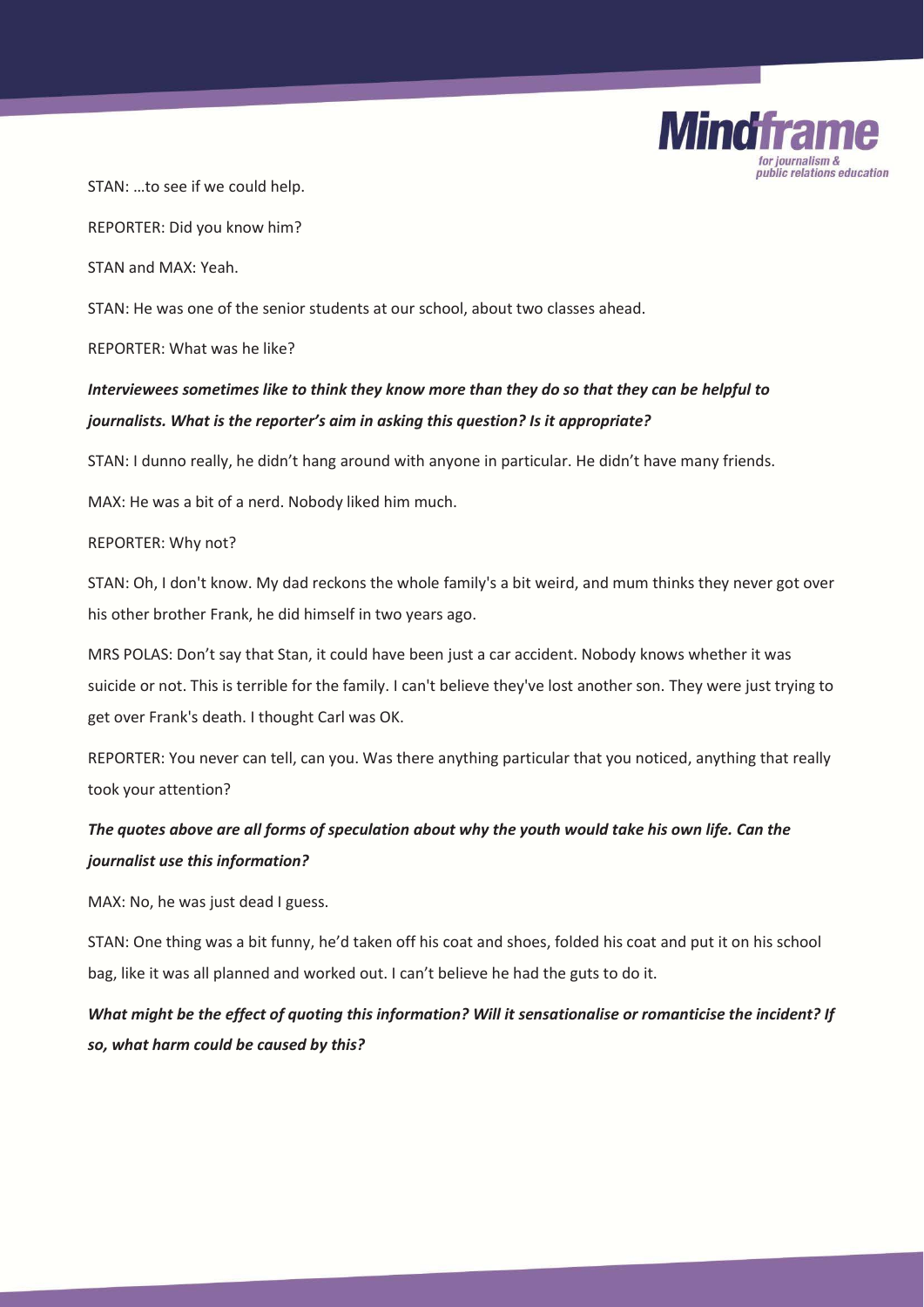

### **Interview 3: Mrs Lomas (telephone)**

MRS LOMAS: Hello?

REPORTER: Mrs Lomas? It's Peter Hosking from NXN News. I don't know if you'll remember me, but I worked with you on the lead-up to the two last major fund-raisers.

MRS LOMAS: Yes Peter, I remember. How can I help you?

REPORTER: Well I just wanted to ring to say how sorry I was to hear about your recent loss.

MRS LOMAS: Thank you.

REPORTER: I know that things must be very difficult for you at the moment. You and your husband have done a lot for the community, and people have been very shocked by what's happened. I was just wondering if you might want an opportunity to talk about what has happened. If you're able to, I think it could really help people understand what you're going through.

# *What can be achieved by talking to the deceased's mother? Is this intrusion? Can it be justified? How? Could the interview be of benefit to the boy's family? To the audience? How?*

MRS LOMAS: Oh, I'm not sure…What did you have in mind?

REPORTER: Well, I could just come to your home and we could have a talk. I don't want to push this, but I'm really open to anything that you have to say.

MRS LOMAS: Well, it could help. It's so hard, what with Alan's position, and with what I do around the place, people just expect you to get on with it …you know, 'business as normal'… but it just can't be like that! We've lost two beautiful sons …and it isn't any easier for us than anybody else.

### *What limitations are there to the public role of a public figure?*

REPORTER: I understand. It must be very hard.

MRS LOMAS: When do you want to come?

REPORTER: Would tomorrow be convenient? Say 11 o'clock.

MRS LOMAS: Umm … in the morning. Yes, that should be all right.

REPORTER: Thanks Mrs. Lomas. I'll see you tomorrow morning, at 11 o'clock. OK bye-bye.

MRS LOMAS: Good-bye.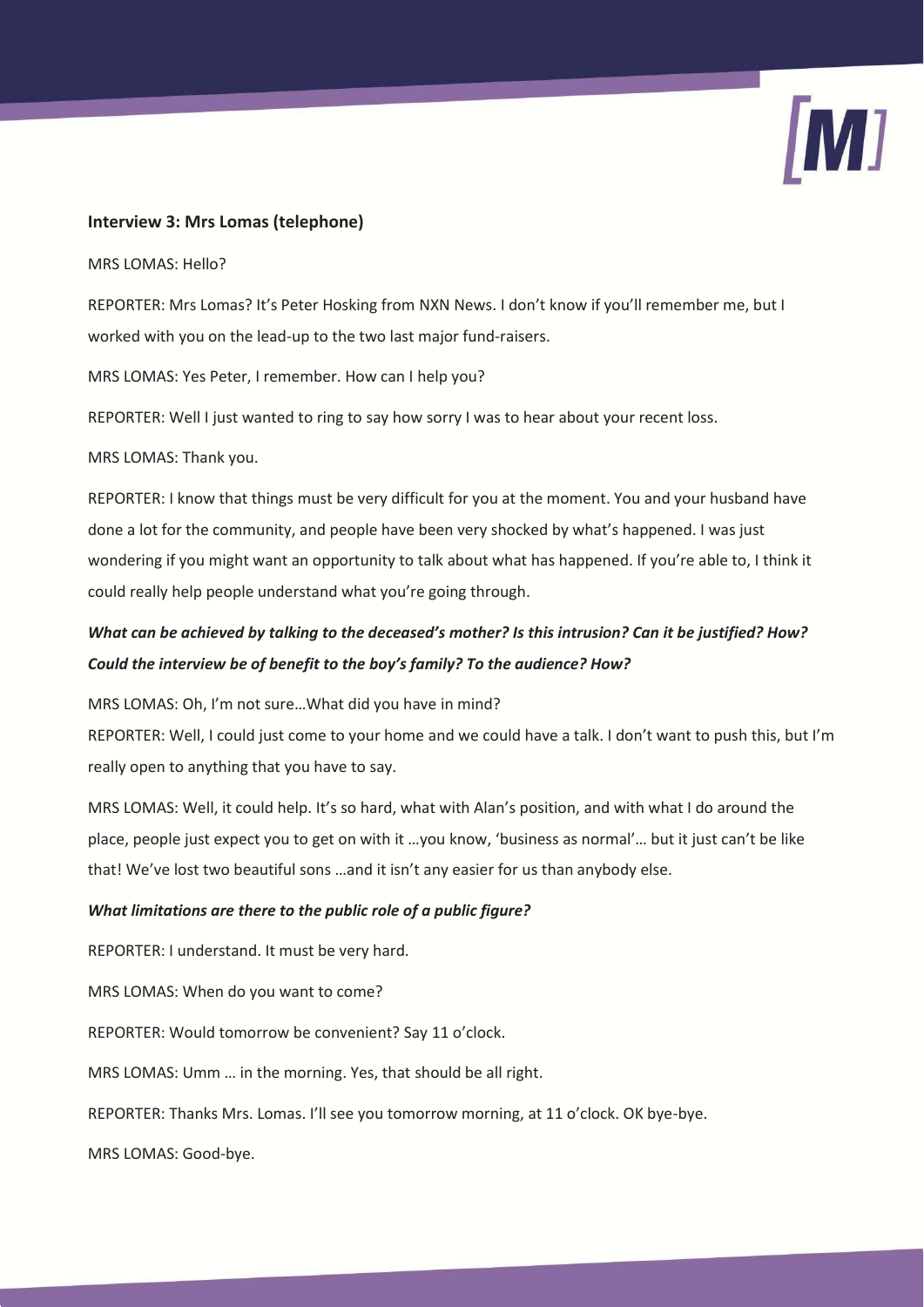

#### **Interview 4: Mrs Lomas**

REPORTER: Thank you for talking with me, Mrs Lomas, I understand it must be very difficult.

MRS LOMAS: I just want people to know the truth about Carl. He was a good boy, and a wonderful human being…and that we all miss him so much. People have been saying terrible things about Carl.

#### *What might the mother be hoping to achieve by talking to the journalist? Is this appropriate?*

REPORTER: What sort of things, Mrs Lomas?

MRS LOMAS: That he drank. He never touched a drop of alcohol in his life, never.

REPORTER: Are you sure? He was 18. I mean, most eighteen-year-olds have tried a drink from time to time.

MRS LOMAS: Of course I'm sure. What are you saying, are you saying I didn't know my own son? He was a wonderful boy, especially when our other son, Frank, died. I guess at least they're together now. If only I could join them…

# *This information is highly emotional and embodies the grief felt by the mother. Is it an invasion of privacy to broadcast or print these quotes?*

REPORTER: Was Carl a happy boy, Mrs Lomas? People should remember him the way he really was.

MRS LOMAS: Oh yes, always happy. He had lots of friends. None of us expected this. He had everything to live for.

# *How does this compare to what the boys said? Is this consistent with warning signs and risk factors for suicide?*

REPORTER: So why do you think this has happened?

MRS LOMAS: I don't have any answers…not for me… not for anyone. The answers have gone to the grave with him…we'll never know!

## *Avoid portraying suicide as unfathomable or unpreventable. This reinforces myths and stereotypes about suicide.*

REPORTER: So you weren't aware of any problems at all?

MRS LOMAS: Well, of course, he was like any teenager, he had his ups and downs, nothing serious. He was very sad when his brother ….of course, we were all very sad.